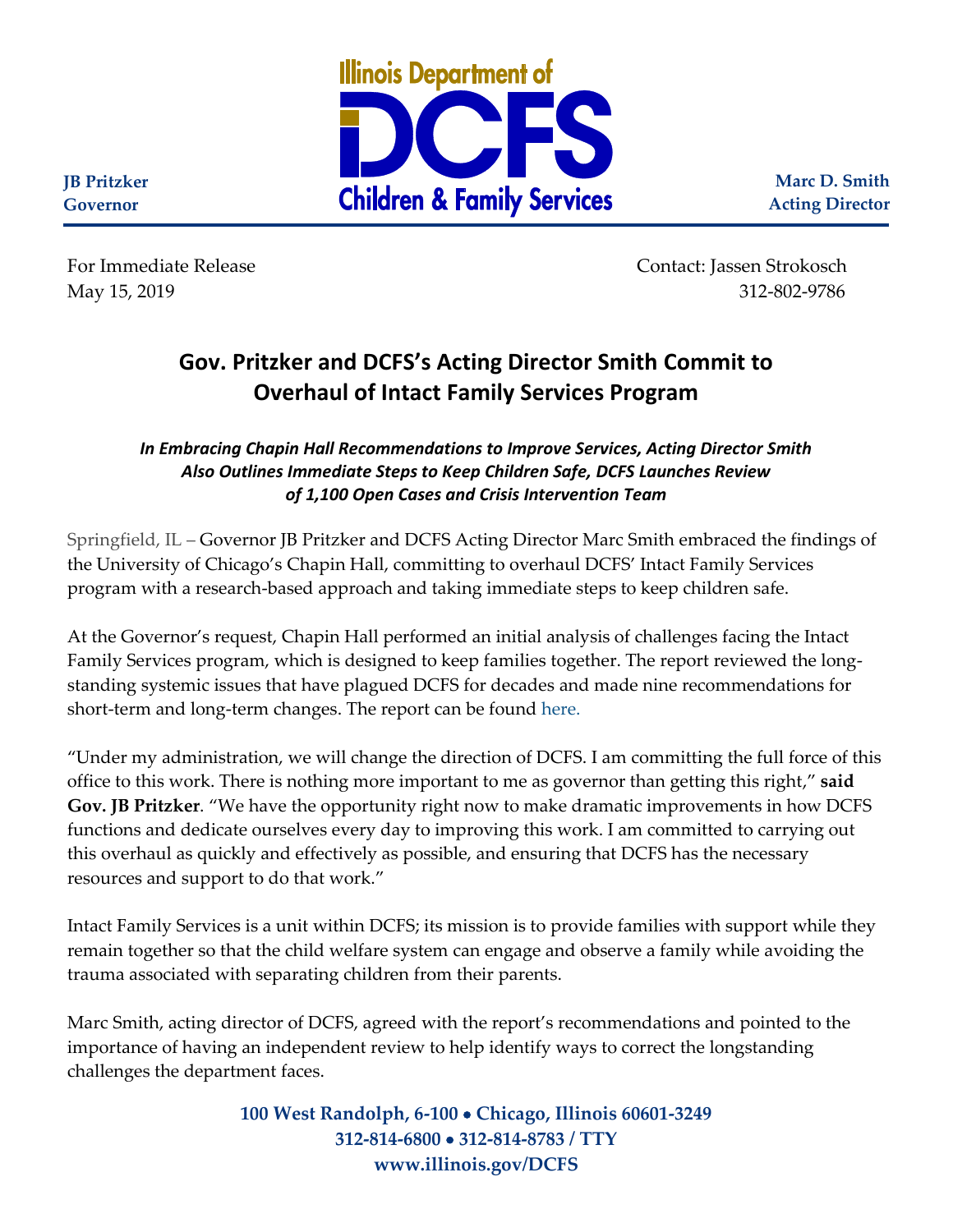"In the weeks I've been at DCFS, it's clear that the department is facing a number of challenges, many that are decades old, but our team is committed to serving the state's most vulnerable children – and I know that everyone in the child welfare system wants to do better," **Smith said**. "The experts at Chapin Hall provided a strong guide for changing our culture, structure and approach, and we'll move swiftly on these recommendations. My team has also developed immediate action to keep children safe."

In addition to addressing the recommendations included in the Chapin Hall report, DCFS has also launched several initiatives that will have an immediate impact.

## **DCFS Immediate Actions**

**Action: Review of Open Investigations.** DCFS is prioritizing the highest risk cases by taking a close look at investigations where young children are involved and certain allegations of abuse and neglect are present. This urgent review by some of DCFS' most senior staff will cover more than 1,100 open investigations and focuses on reviewing compliance with key safety measures. Investigations found to be out of compliance will be rectified immediately and receive an additional qualitative review. DCFS expects to have findings from this internal investigation in coming weeks. These findings will help determine the scope of future reviews of investigation work.

**Action: Crisis Intervention Team.** In the tragic event of a child death, this 8-member team will initiate an immediate review when the death occurs during an open investigation or involves a child with an extensive history of contact with DCFS. The team will examine the family's full history of involvement with DCFS and all relevant investigations and casework, including other current and previous cases that staff involved are handling. Their scope includes both human and systemic failures that may exist. The Crisis Intervention Team is tasked with quickly developing recommendations following their investigation and when appropriate, implementing changes in training or protocols that will rapidly lead to improving our work of protecting children.

**Action: Expanding Training Programs and Retraining Caseworkers.** Starting in June, veteran investigations staff will have access to the department's newest and most advanced simulated (SIM) lab training facility in Englewood. This initiative will give key veteran front-line workers access to the latest tools and techniques being used in training. DCFS is also introducing a re-training program for all child welfare workers across the state. All staff licensed with DCFS, whether they work for the department or for a private agency, will be required to participate in ongoing training. The first retraining will be launched this summer and will focus on safety training, including identifying risks and warning signs.

## **DCFS Responses to Chapin Hall's Recommendations**

*1) Recommendation: Develop and refine protocol for closing Intact cases.* When caseworkers are properly supported and they have the right tools, they make good decisions. DCFS will address this problem immediately and develop new standard protocols for closing Intact cases in the next 60 days.